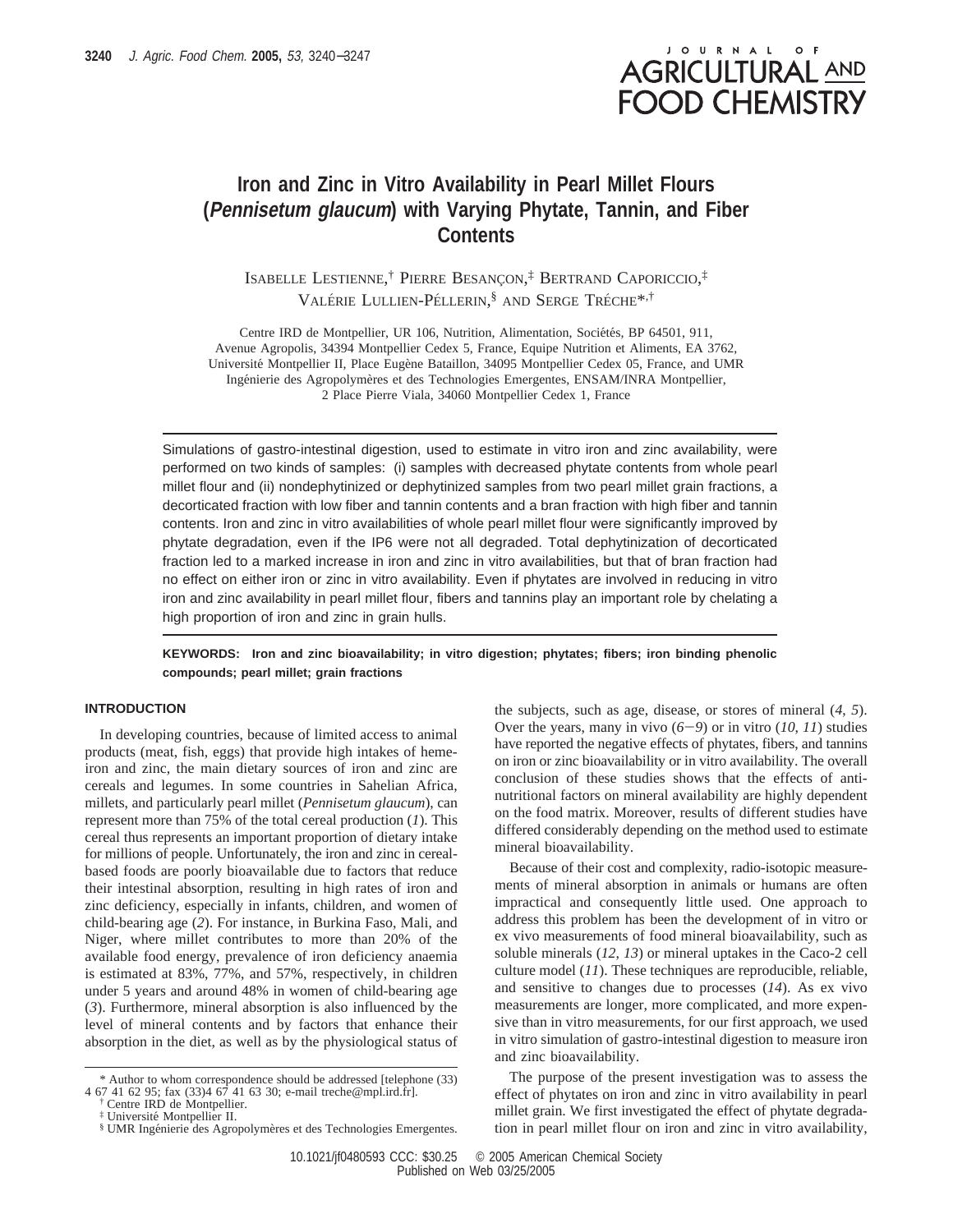

**Figure 1.** Sample preparation and nomenclature.

in some tests only degraded by endogenous phytases and in other tests degraded by both endogenous and exogenous phytases. As fibers and tannins are also known to chelate minerals, their effects on iron and zinc in vitro availability of pearl millet grain fractions with or without dephytinization were subsequently investigated.

## **MATERIALS AND METHODS**

**Materials.** Two kinds of samples were prepared: samples with different levels of phytates, and samples with high and low fiber and tannin contents. **Figure 1** summarizes their preparation as well as their nomenclature.

*Millet Flours with Decreased Phytate Content.* Grains of pearl millet (*Pennisetum glaucum,* sp. Gampela) were obtained from the "Institut National de l'Environnement et de la Recherche Agronomique" (INERA) of Ouagadougou (Burkina Faso). The Gampela cultivar (yellow in color) is grown locally and consumed in Burkina Faso. The grains were milled using a laboratory mill (IKA M20 Labortechnik, Staufen, Germany) and sieved to pass through a 0.5 mm screen to obtain whole grain flour. Samples with decreased phytate contents were obtained by incubating whole grain flour in 0.1 M acetate buffer pH 5.0 (1/2, p/p), with or without exogenous phytases, for a short or a long period, at 37 °C under low shaking (60 rpm) in an incubator (New Brunswick scientific Co., Inc., Edison, USA). Incubation in acetate buffer allowed moderate phytate degradation by endogenous phytases, while addition of exogenous phytases allowed a greater degree of degradation. Two different exogenous phytases were used, one plant phytase from wheat (Sigma, P-1259) and one microbial phytase from *Aspergillus ficuum* (Sigma, P-9792). These two phytases were used simultaneously to obtain maximal hydrolysis products from two different pathways. The pH and temperature conditions for incubations (pH 5.0, 37 °C) were fixed after confirmation that they permitted to each kind of phytases to be active given their different pH and temperature optima (pH 6.0 and  $24-40$  °C for pearl millet, pH 5.0 and 55 °C for wheat and pH 2.5 and 37 °C for *Aspergillus ficuum*). The same conditions were used for incubations with both endogenous and exogenous phytases because pH and temperature may influence leaching phenomena. The concentrations of the enzyme preparations were first determined on a sodium phytate solution (Sigma, P-8810) to ensure equivalent activities for both exogenous phytases in the incubating conditions. Phytases were mixed in 0.1 M acetate buffer, pH 5.0 at 144 u/L for phytases from wheat, and at 516 u/L for microbial phytases. Next, millet flour was incubated for a short period (1 h) and for a long period (3.5 h) to obtain samples containing different levels of residual phytates, and in a further case, to achieve total *myo*-inositol 6 phosphate (IP6) degradation in the sample incubated for the long period with exogenous phytases. At the end of the incubation period, the mixtures were cooled to 4 °C and centrifuged at 2600*g* for 15 min. The pellets were then freeze-dried and milled with a laboratory pestle and mortar.

*Grain Fractions with Low and High Fiber and Tannin Contents.* Two grain fractions were prepared by abrasive decortication to obtain, on one hand, a fraction with low fiber and tannin contents and, on the other hand, a fraction with high fiber and tannin contents. The moisture content of the grains was adjusted to 15% to help decortication as their initial water content was 7.8%. The grains were tempered at 20 °C in closed plastic containers for 16 h in a rotary shaker (Reax 2, Heidolph, Schwabach, Germany) at 30 rpm. Grains were then mechanically sieved to obtain grain samples with homogeneous diameters from 2.0 to 2.5 mm (68% of the grain population). Abrasive decortication was performed on 80 g of the tempered sample with a laboratory huller (TM 050, Satake, Stockport, UK) at 750 rpm. The decorticated grain fraction, composed of endosperm and germ, was obtained after a decortication experiment at a 35% extraction rate. The bran fraction was reconstituted by mixing bran from three decortication experiments, one at a 35% and two at a 12% of extraction rate, which corresponds to the removal of the nonstarch containing part of pearl millet grains. The fractions were freeze-dried and milled using a laboratory mill (IKA M20 Labortechnik, Staufen, Germany) and sieved to pass through a 0.5 mm screen.

*Dephytinized Grain Fractions.* Thirty grams of each fraction were incubated with the previously described exogenous phytase solution for 3.5 h at 37 °C under low shaking (60 rpm) in an incubator to obtain total IP6 degradation. At the end of the incubation period, the mixtures were cooled to 4 °C and centrifuged at 2600*g*, for 15 min. The pellets were then freeze-dried and milled with a laboratory pestle and mortar.

**Analytical Methods.** *Acid and neutral detergent fiber* contents were determined according to the gravimetric methods of Van Soest (*15*) and Van Soest and Wine (*16*) using a Dosi-fiber (Selecta, Barcelona, Spain). These measurements correspond approximately to the determination of cellulose and lignin content for the ADF and of cellulose, lignin, and hemicellulose content for the NDF, which are the most likely compounds of fiber to chelate minerals.

*Iron binding phenolic compound* content was determined according to the method of Brune et al. (*17*) using a ferric ammonium sulfate reagent that allowed measuring of galloyl (expressed as tannic acid equivalents) and catechol group contents (expressed as catechin equivalents) at two wavelengths (578 and 680 nm, respectively).

*Phytate* content was estimated by determination of *myo-*inositol hexaphosphate (IP6) content obtained by anion-exchange HPLC separation after phytate extraction according to the method of Talamond et al. (*18*). Separation was achieved using an Ion Pac AS11 anionexchange column  $(4 \times 250 \text{ mm})$ , Dionex) equipped with an Ion Pac AG11 ( $4 \times 50$  mm) precolumn and an anion suppressor (AMMS-III 4 mm). The separation was performed by gradient elution using NaOH 0.2 M solution and deionized water as eluents.

*Total iron and zinc* contents were determined by atomic absorption spectrophotometry (SpectrAA 200, Varian, Victoria, Australia) after dry ashing as described by Laporte et al. (*19*).

*Estimation of Iron and Zinc in Vitro A*V*ailability.* In vitro availability of iron and zinc was estimated by their digestibility under simulated physiological conditions using a method based on the one proposed by Lönnerdal et al. (20) with modifications according to other authors (*13*, *21*, *22*). Prior to in vitro digestion, pepsin solution (Sigma, P-7000; 14900 u/m: in 0.1 M HCl) and pancreatin (Sigma, P-1750; 1.85 mg/ mL)-bile extract solution (Sigma, B-8631; 11 mg/mL in 0.1 M NaHCO<sub>3</sub>) were shaken for 30 min with Chelex-100 resin (Bio-Rad, 142-2842) to remove cations and filtered on ashless Whatman filter n°41 (*21*). About 2 g of dry sample was precisely weighed in an Erlenmeyer and suspended in 20 mL of distilled water. After 10 min of conditioning in a shaking water bath at 37 °C, pH was adjusted to 2.0 with 1 M HCl solution under magnetic stirring. Next, 1.0 mL of the pepsin solution was added, and the mixture was incubated for 1 h. The pH was then increased to about 4.0 with 0.15 mM PIPES (piperazine-*N*,*N*′-bis-[2-ethansulfonic acid]) buffer (Sigma, P-1851), 5.0 mL of the pancreatin-bile extract solution was added, and pH adjusted to 7.0 with the PIPES buffer that allows minimizing pH variation (*22*). The mixture was incubated for 2 h under low magnetically stirring. The suspension was then centrifuged at 10 000*g* for 30 min at 4 °C (*13*). The supernatant was recovered in a silica cap, evaporated on a hot-plate under a range hood, and dry ashed in the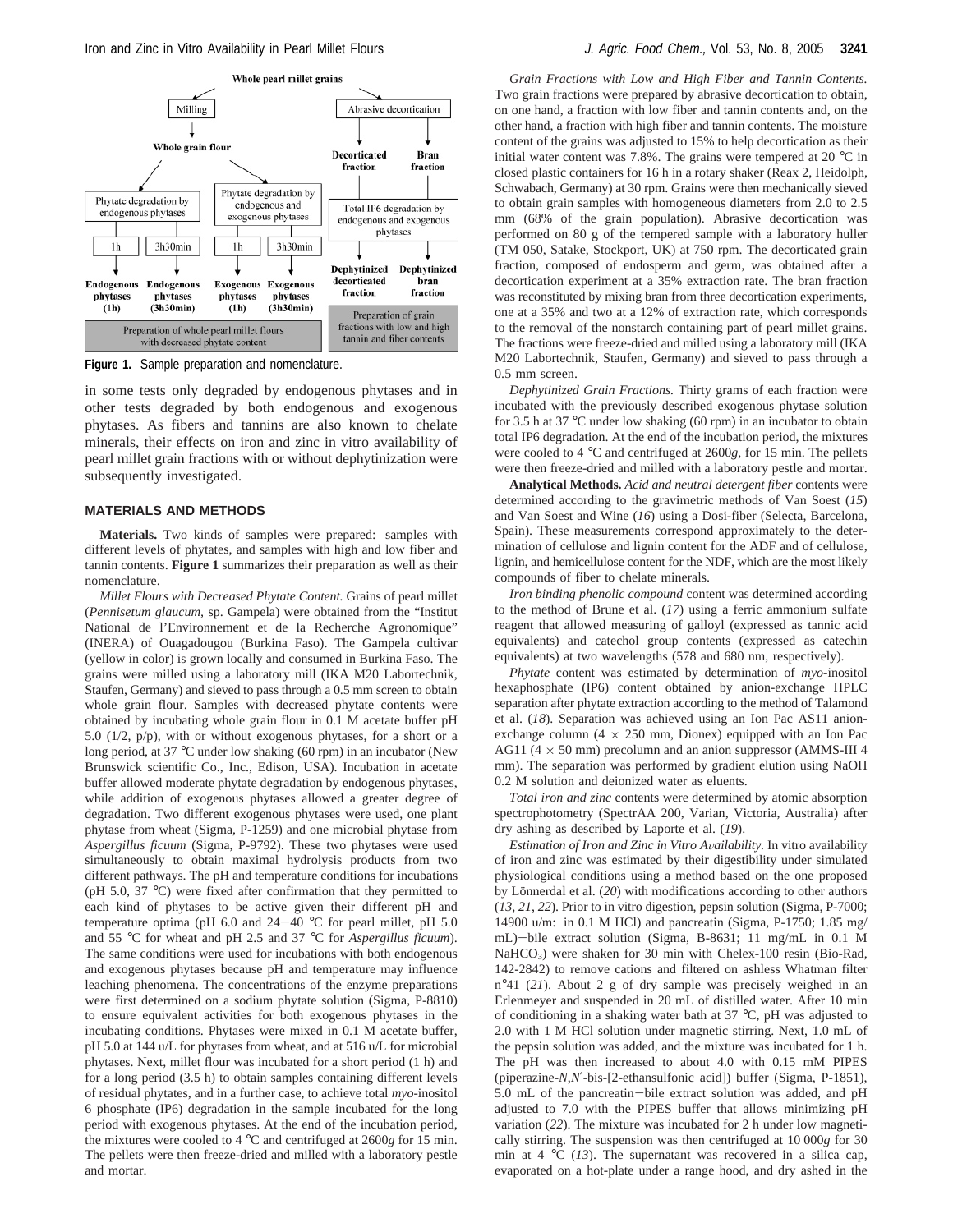

Figure 2. Phytate and iron binding phenolic compound contents (g/100 g DM) of whole pearl millet flours with decreased phytate content. Values are means  $\pm$  SD of three determinations.



Figure 3. Phytate and iron binding phenolic compound contents (g/100 g DM) of pearl millet grain fractions. Values are means  $\pm$  SD of three determinations.

same way as for total mineral contents. The supernatant was analyzed using atomic absorption spectrophotometry (*19*) for in vitro available iron and zinc, including soluble free ionizable iron and zinc and soluble complexes of iron and zinc, which represents iron and zinc that have crossed the first essential, but not sufficient, step to become available for absorption.

**Statistical Analysis.** Values were calculated per 100 g of dry matter (DM). Chemical analyses (determination of phytate, iron binding phenolic compound, fiber and total iron and zinc content) were carried out in triplicate, and data are presented as means  $\pm$  standard deviation (SD). In vitro digestions were carried out in triplicate, and in vitro available iron and zinc contents were determined on each digest. Iron and zinc in vitro availabilities are presented as means  $\pm$  SD of three values calculated from each determination of available mineral content divided by the mean of total mineral content and multiplied by 100.

Data were assessed by analysis of variance (ANOVA) using Duncan's multiple range tests to separate means with significance of differences at 5% level. For samples with decreased phytate contents, two-way analyses of variance were also performed to investigate the effect of added exogenous phytases and of the length of the incubation period, as well as their interaction. For grain fractions, two-way analyses of variance were performed to investigate the effect of dephytinization and of the nature of the fraction, as well as their interaction. All statistical analyses were performed using Statgraphics Plus 5.0 v.

## **RESULTS AND DISCUSSION**

**Antinutritional Factors in Samples.** Phytate and iron binding phenolic compound (catechol and galloyl group) contents of millet flours are presented in **Figure 2**. In whole pearl millet flour, phytate and iron binding phenolic compound contents were both around 0.60 g/100 g DM, which corresponds to data usually reported for pearl millet (*23*, *24*). Fiber contents

were 3.08 and 6.22 g/100 g DM for acid detergent fibers (cellulose and lignin) and neutral detergent fibers (cellulose, lignin, and hemicelluloses), respectively (results not shown).

In the incubated samples, phytases allowed phytate content to be reduced from 50% to 99% depending on the conditions. The reduction in phytate content was significantly improved by an increase in the length of incubation ( $P \le 0.0001$ ) and by the addition of exogenous phytases ( $P \leq 0.0001$ ). The incubation conditions, with or without addition of exogenous enzymes, also led to a decrease in the apparent iron binding phenolic compound content of millet flour. In millet flour incubated without exogenous phytase, the decreases in iron binding phenolic compound content (23% and 39% after 1 and 3.5 h of incubation, respectively) can be attributed to leaching of soluble tannins into the medium. Alonso et al. (*25*) also reported leaching of tannins throughout the soaking stage in legume seeds. In samples incubated with added exogenous phytases, the iron binding phenolic compound content was reduced by 57% and 77% depending on the length of incubation, which cannot be attributed only to leaching. This additional decrease was probably due to complexation phenomena either with proteins added by enzyme preparation (*26*) or with hydrolysis products released by phytases (i.e., phosphate groups, cations). Indeed, some phenolic compounds are known to link proteins and iron because of their ionic groups (*23*), and these interactions could hinder their quantification by colorimetric reagents (*27*).

The phytate, iron binding phenolic compound, and fiber contents of grain fractions are presented in **Figures 3** and **4**. As expected, bran fraction showed much higher iron binding phenolic compound (1.43 vs 0.36 g/100 g DM) and fiber contents (5.16 vs 1.80 g/100 g DM for ADF and 19.05 vs 3.04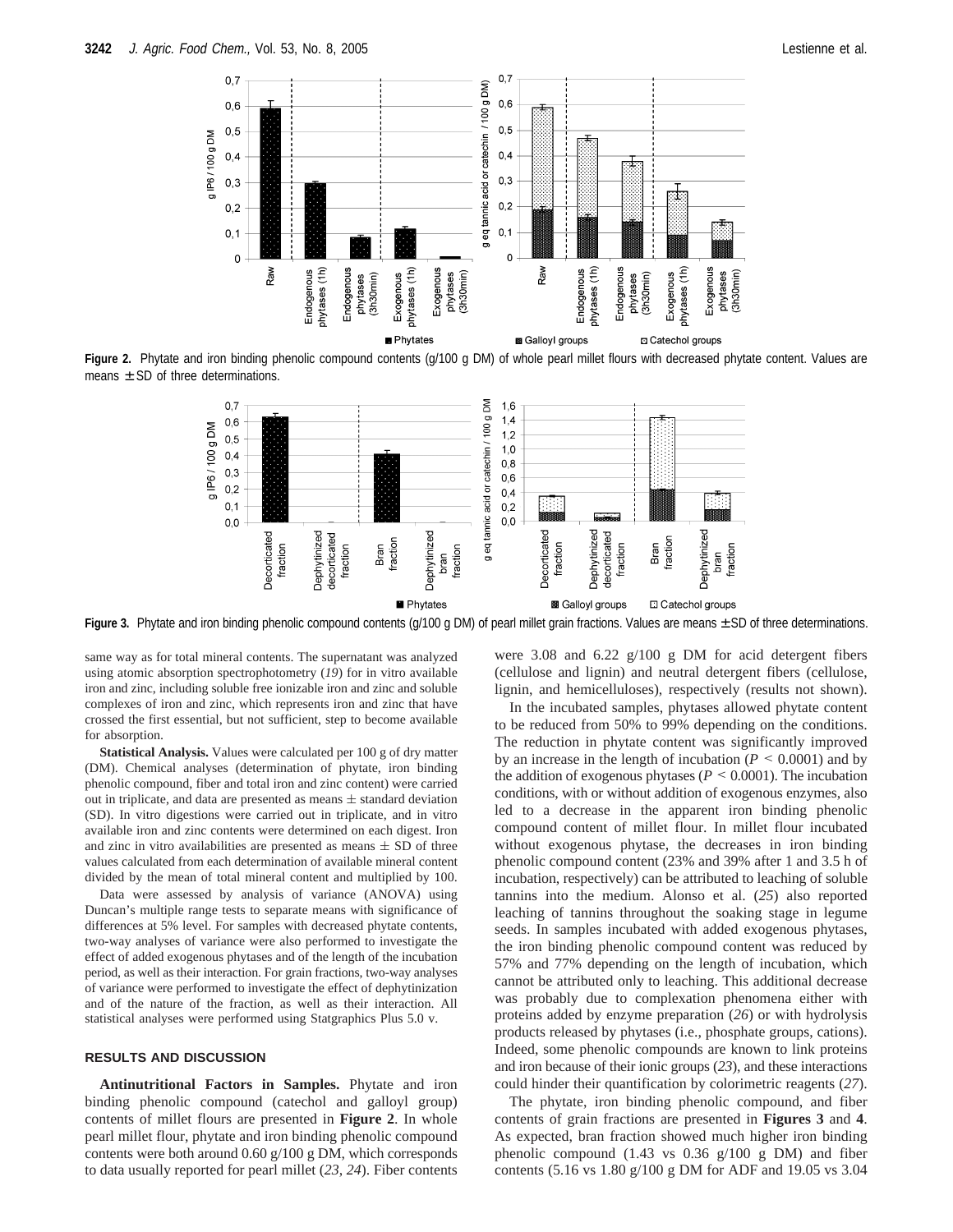

**Figure 4.** Fiber contents (g/100 g DM) of pearl millet grain fractions. Values are means  $\pm$  SD of three determinations.

**Table 1.** Total and in Vitro Available Iron Contents (mg/100 g DM), Iron in Vitro Availability (%), and Phy/Fe Molar Ratios of Whole Pearl Millet Flours with Decreased Phytate Content<sup>a</sup>

| whole pearl                    |                       |                           |                   | Phy/Fe      |
|--------------------------------|-----------------------|---------------------------|-------------------|-------------|
| millet flours                  | total $\mathsf{Fe}^b$ | available Fe <sup>c</sup> | % Fe available    | molar ratio |
| raw                            | $3.15 \pm 0.17$ a     | $0.31 \pm 0.05$ b         | $9.9 \pm 1.4$ d   | 15.9        |
| endogenous<br>phytases (1 h)   | $2.84 \pm 0.19$ b     | $0.63 \pm 0.12$ a         | $22.1 \pm 4.1$ ab | 8.8         |
| endogenous<br>phytases (3.5 h) | $2.86 \pm 0.04$ b     | $0.69 \pm 0.02$ a         | $24.1 \pm 0.7$ a  | 2.5         |
| exogenous<br>phytases (1 h)    | $3.07 \pm 0.05$ ab    | $0.55 \pm 0.05$ a         | $17.7 \pm 1.5c$   | 3.3         |
| exogenous<br>phytases (3.5 h)  | $3.25 \pm 0.04$ a     | $0.70 \pm 0.10$ a         | $21.4 \pm 2.9$ ab | 0.2         |

a Values with no common letters in the same column are significantly different ( $P \le 0.05$ ) as assessed by Duncan's multiple range test. b Values are means  $\pm$ SD of three determinations.  $c$  Values are means  $\pm$  SD of three determinations performed on three independent digests.

g/100 g DM for NDF) than decorticated fraction because of the localization of these compounds in the hulls of millet grains. Conversely, the phytate content of bran fraction was lower than that of decorticated fraction (0.409 vs 0.633 g/100 g DM) because phytate of pearl millet is mainly located in the germ (*28*). In both fractions, the treatment with exogenous phytases led to total phytate (IP6) degradation and to a reduction in catechol and galloyl group contents because of their leaching and complexation with the added proteins or hydrolysis products. Fiber contents of grain fractions increased slightly as a result of the treatment. These passive increases can be explained by loss of soluble matter during incubation.

**Effect of Phytate Degradation on Iron and Zinc in Vitro Availability of Pearl Millet Flour.** *Iron in Vitro A*V*ailability.* **Table 1** presents the total and in vitro available iron contents, as well as iron in vitro availability and molar ratios of phytate to iron (Phy/Fe) of whole grain and incubated millet flours.

The treatments without exogenous enzymes significantly decreased ( $P \leq 0.05$ ) the total iron content of millet flour from 3.15 to 2.84 mg/100 g DM because of iron leaching into the medium (*29*). By contrast, when exogenous phytases were added, the total iron content was apparently less affected, which could mean that iron is impounded by the added proteins in the same way as tannins are complexed.

In whole pearl millet flour, 9.9% of iron was found to be available in vitro after gastro-intestinal digestion simulation. This value is quite high related to values of in vitro soluble or accessible iron, from 3.0% to 4.0%, usually found in the literature for cereals as finger millet, sorghum, rye, or oat after in vitro digestion and centrifugation (*26*, *30*). In return, this result is close to values of ionizable iron obtained with the method of Rao and Prabhavathi (*31*) (from 7.1% for pearl millet to 15.0% for rice), which have been shown to correlate highly with percent iron absorption observed in humans.

Each treatment reduced the Phy/Fe molar ratio from 15.9 to 0.2 and significantly increased in vitro iron availability as shown by Duncan's test ( $P \le 0.05$ ). Phytate hydrolysis may result in the production of lower inositol phosphates. Some of them may inhibit in vitro iron availability (*32*) as well as absorption (*33*), but our results do not allow us to conclude on this subject because these degradation products have not been quantified.

The increase in in vitro iron availability after Phy/Fe molar ratio reduction is in accordance with the results of Saha et al. (*34*) who showed that absorption of radio-labeled iron increased significantly when rats were fed test meals with Phy/Fe molar ratios lower than 14. However, in terms of phytate content, we noticed that a reduction in IP6 content of pearl millet flour from 592 to 296 mg/100 g DM led to a doubled in vitro availability of iron, which was not more improved by stronger IP6 content reductions (up to 8 mg/100 g DM). This is not in agreement with the dose-dependent inhibitory effect of phytate reported by Hallberg et al. (*35*) on human iron absorption by adding <sup>2</sup>-250 mg of sodium phytate to wheat rolls. Our results also differ from those of Brune et al. (*36*), as well as Hurrell et al. (*37*), who showed that even low total inositol phosphate amounts strongly inhibit iron absorption in humans fed cereal bread and soy isolates, respectively. Furthermore, a recent study (*38*) showed that reduction of phytate content of a complementary cereal-based food (from 1150 to 660 mg/100 g DM) led to an increase in in vitro iron solubility (from 4.8% to 18.8%) but had no effect on hemoglobin status of infants from 6 to 12 months of age. So, an increase in in vitro iron solubility after incomplete phytate degradation does not guarantee an increase in iron absorption and therefore in iron status of humans consuming phytate containing foods. These discrepancies between in vivo and in vitro studies may be attributed to the absence of simulation of the intestinal absorption and/or its physiologic regulation mechanisms in the in vitro digestion systems. In vitro studies are useful to provide knowledge on mineral and antinutritional factor interactions, or on efficiency of a technological process related to another in improving mineral solubility, but they cannot be substituted for in vivo studies.

Two-way analysis of variance did not show an effect either of the addition of exogenous phytases or of the length of the incubation period on iron in vitro availability of millet flour. This is explained by the slight variation in iron availability at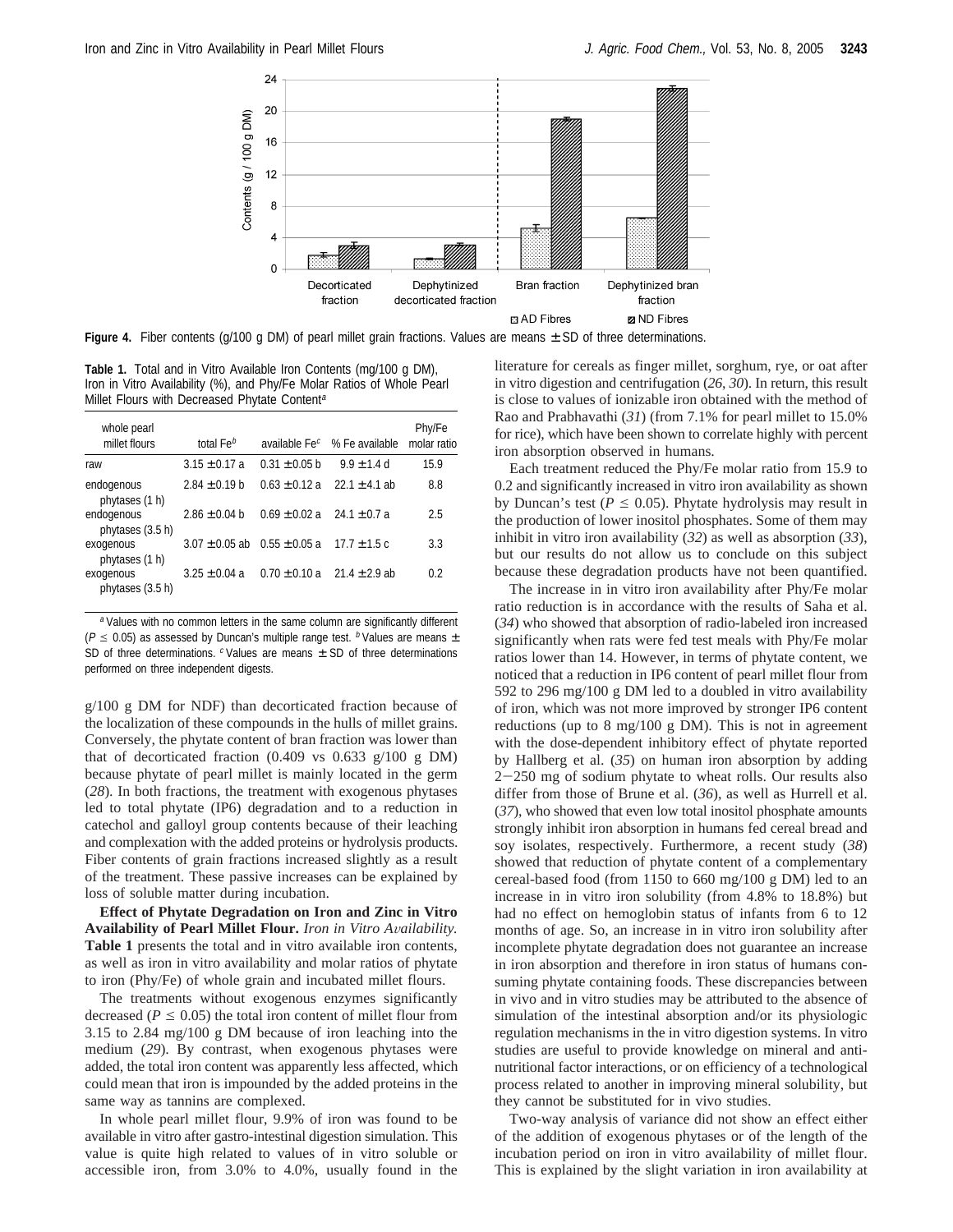**Table 2.** Total and in Vitro Available Zinc Contents (mg/100 g DM), Zinc in Vitro Availability (%), and Phy/Zn Molar Ratios of Whole Pearl Millet Flours with Decreased Phytate Content<sup>a</sup>

| whole pearl<br>millet flours   | total $Zn^b$      | available Zn <sup>c</sup>           | % Zn available    | Phy/Zn<br>molar ratio |
|--------------------------------|-------------------|-------------------------------------|-------------------|-----------------------|
| raw                            | $2.51 \pm 0.01$ a | $0.36 \pm 0.08$ ab                  | $14.2 \pm 3.0 c$  | 23.2                  |
| endogenous<br>phytases (1 h)   | $1.96 \pm 0.01$ b | $0.47 \pm 0.07$ a                   | $23.8 \pm 3.7$ b  | 14.9                  |
| endogenous<br>phytases (3.5 h) | $1.57 \pm 0.01$ c | $0.43 \pm 0.04$ ab                  | $27.4 \pm 2.3$ ab | 5.3                   |
| exogenous<br>phytases (1 h)    | $1.95 \pm 0.01$ b | $0.32 \pm 0.02$ b                   | $17.1 \pm 0.6$ c  | 6.0                   |
| exogenous<br>phytases (3.5)    |                   | $1.56 \pm 0.07$ c $0.48 \pm 0.07$ a | $31.0 \pm 4.6$ a  | 0.5                   |

<sup>a</sup> Values with no common letters in the same column are significantly different ( $P \le 0.05$ ) as assessed by Duncan's multiple range test. b Values are means  $\pm$ SD of three determinations.  $c$  Values are means  $\pm$  SD of three determinations performed on three independent digests.

low phytate contents. Therefore, it seems that the addition of exogenous enzyme preparation led to interactions between phytases, phenolic compounds, and iron. This could be the reason in vitro availability of iron is lower in this case, despite the stronger phytate degradation, than in the case of incubation just with buffer.

*Zinc in Vitro A*V*ailability.* Total and available zinc contents, as well as zinc in vitro availability and molar ratios of phytate to zinc (Phy/Zn) of whole and incubated millet flours, are presented in **Table 2**.

Both treatments (with or without exogenous phytases) had the same effect on the total zinc content of millet flour, which was reduced by 22% and 38% after a short and long incubation period, respectively. Hence, contrary to what was observed for iron, addition of exogenous enzymes had no effect on total zinc content, whereas the longer incubation period significantly reduced it  $(P \le 0.0001)$  because of gradual zinc leaching into the medium (*29*).

Zinc in vitro availability of whole grain millet flour was 14.2% with a Phy/Zn molar ratio of 23.2. Concerning phytate degradation by endogenous phytases, zinc availability was increased to 23.8% and 27.4% after incubation for 1 and 3.5 h, respectively. These results agree with those of Davies and Olpin (*39*) or Saha et al. (*34*) who showed in rat that a decrease in the molar ratio Phy/Zn to values below 15 improved zinc absorption. Nävert et al. (40) also observed an increase in zinc absorption from 9.6% to 19.8% in their study on human subjects fed wheat rolls containing phytate contents of 0.66-0.15% (decreasing Phy/Zn molar ratios from 17 to 4). However, in millet flours treated with exogenous phytases, a decrease in the Phy/Zn molar ratio from 23.2 to 6.0 did not allow an improvement in zinc in vitro availability. This result was confirmed by the significant interaction ( $P \leq 0.05$ ) found between the addition of exogenous phytases and the length of the incubation period according to results of two-way analysis of variance. Thus, as for iron, it appears that the added proteins interact with the zinc in the millet flour and prevent its solubilization despite phytate degradation. This can be explained by the fact that zinc is known to catalyze a lot of enzymatic activities, among which the activity of many phosphatases (*41*). A review by Matsui (*42*) already reported that zinc bioavailability was not increased by addition of exogenous phytases in a number of animal studies. Conversely, after the longer incubation period with exogenous phytases, an improvement in zinc in vitro availability (from 17.1% to 31.0%) was observed. This can be explained by the

**Table 3.** Total and in Vitro Available Iron Contents (mg/100 g DM), Iron in Vitro Availability (%), and Phy/Fe Molar Ratios of Pearl Millet Grain Fractions<sup>a</sup>

| pearl millet<br>grain fractions          | total $\mathsf{Fe}^b$ | available Fe <sup>c</sup> | % Fe available   | Phy/Fe<br>molar ratio |
|------------------------------------------|-----------------------|---------------------------|------------------|-----------------------|
| decorticated<br>fraction                 | $1.91 \pm 0.09$ c     | $0.26 \pm 0.08$ c         | $13.8 \pm 4.2$ b | 28.1                  |
| dephytinized<br>decorticated<br>fraction | $1.55 \pm 0.12$ d     | $0.57 \pm 0.03$ b         | $36.8 \pm 1.3 a$ | 0.1                   |
| bran fraction                            | $4.64 \pm 0.27$ b     | $0.66 \pm 0.12$ b         | $14.3 \pm 2.7$ b | 7.5                   |
| dephytinized<br>bran fraction            | $5.72 \pm 0.10$ a     | $0.94 \pm 0.21$ a         | $16.4 \pm 3.7$ b | 0.0                   |

<sup>a</sup> Values with no common letters in the same column are significantly different ( $P \le 0.05$ ) as assessed by Duncan's multiple range test. b Values are means  $\pm$ SD of three determinations.  $c$  Values are means  $\pm$  SD of three determinations performed on three independent digests.

fact that, in this case, despite the presence of exogenous proteins, all of the inositol phosphates (inositol hexaphosphate but also the lower inositol phosphates) were degraded, as it could be noted from the chromatographic profile which did not present any peak. Some of the hydrolysis products of IP6, particularly IP5 and maybe IP4 and IP3, also participate indeed in the inhibition of zinc availability (*43*-*45*). Furthermore, it is interesting to note that this improvement was not significantly higher than that obtained after phytate degradation by endogenous phytases (27.4%). Hence, our results agree with the conclusions of Hurrell (*46*) that incomplete degradation of phytate (IP6) is an effective way to double the in vitro availability of zinc.

**Effect of Total Phytate Degradation on Iron and Zinc in Vitro Availability of Pearl Millet Fractions with Low and High Tannin and Fiber Contents.** *Iron in Vitro Availability.* **Table 3** presents total and in vitro available iron contents, as well as iron in vitro availability and molar ratios of phytate to iron (Phy/Fe) of nondephytinized and dephytinized grain fractions.

Because of the high iron content of the hulls of pearl millet grains, total iron content of bran fraction was significantly higher than that of decorticated fraction (4.64 vs 1.91 mg/100 g DM). After incubation with exogenous phytases, this difference was still greater as decorticated fraction total iron content decreased to 1.55 mg/100 g DM, while that of bran fraction increased to 5.72 mg/100 g DM. Consequently, part of the iron of decorticated fraction must leach into the medium during incubation, while iron of bran fraction seems to be impounded in the material, which leads to an apparent increase in the total iron content because of the concomitant loss in soluble components. This result agrees with the fact that the total iron content of whole grain millet flour was not decreased by leaching when exogenous phytases were added for the incubation. As bran fraction displayed high catechol and galloyl group and fiber contents, these components are potential candidates for such iron impoundment.

This assumption was confirmed by studies of iron in vitro availability of nondephytinized and dephytinized fractions. Although the molar ratios of Phy/Fe of nondephytinized fractions were very different (28.1 and 7.5 for decorticated and bran fraction, respectively), no difference was observed in their iron availability, which was around 14%. Moreover, dephytinization of grain fractions led to a considerable increase in iron in vitro availability of decorticated fraction (from 13.8% to 36.8%), while that of bran fraction was not significantly changed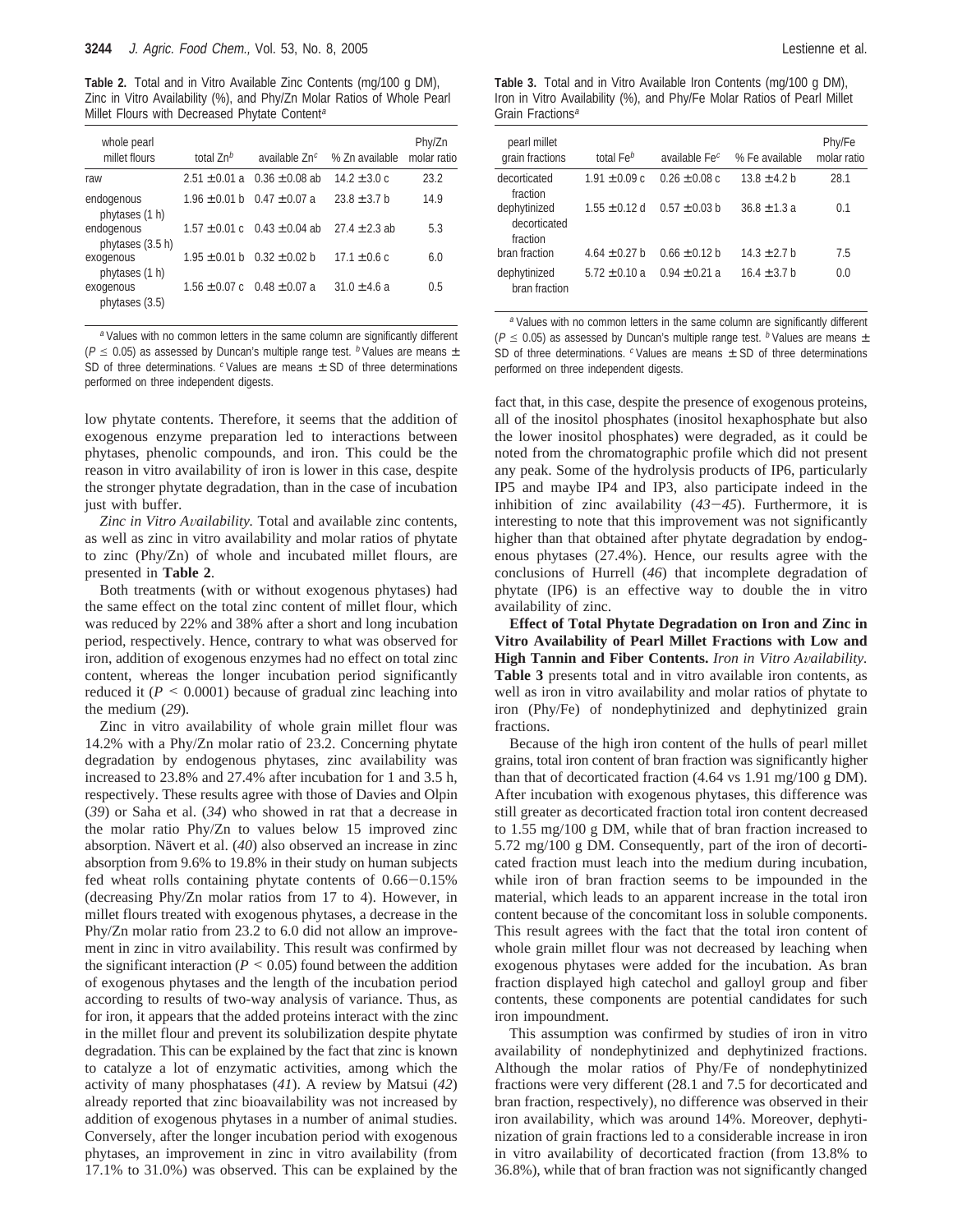**Table 4.** Total and in Vitro Available Zinc Contents (mg/100 g DM), Zinc in Vitro Availability (%), and Phy/Zn Molar Ratios of Pearl Millet Grain Fractions<sup>a</sup>

| pearl millet<br>grain fractions          | total $Zn^b$      | available $Zn^c$   | % $Zn$<br>available | Phy/Zn<br>molar ratio |
|------------------------------------------|-------------------|--------------------|---------------------|-----------------------|
| decorticated<br>fraction                 | $1.99 \pm 0.03$ b | $0.33 \pm 0.06$ c  | $16.4 \pm 2.8$ c    | 31.3                  |
| dephytinized<br>decorticated<br>fraction | $1.02 \pm 0.02$ c | $0.46 \pm 0.04$ b  | $45.2 \pm 3.0$ a    | 0.1                   |
| bran fraction                            | $2.95 \pm 0.05$ a | $0.66 \pm 0.07$ a  | $22.5 + 2.4 h$      | 13.7                  |
| dephytinized<br>bran fraction            | $1.99 \pm 0.06$ b | $0.45 \pm 0.10$ bc | $22.7 + 4.9 h$      | 0.0                   |

<sup>a</sup> Values with no common letters in the same column are significantly different ( $P \le 0.05$ ) as assessed by Duncan's multiple range test. b Values are means  $\pm$ SD of three determinations.  $c$  Values are means  $\pm$  SD of three determinations performed on three independent digests.

according to Duncan's test ( $P \leq 0.05$ ). This was confirmed by two-way analysis of variance that revealed a significant interaction between the nature of the fraction and dephytinization (*P* < 0.0005). These results can be attributed to the negative effects of iron binding phenolic compounds or fibers present in large amounts in bran fraction. In their study on human subjects fed low- and high-tannin sorghum porridges, Hurrell et al. (*7*) showed that, after dephytinization, iron absorption was increased almost 2-fold in comparison with low-tannin porridge, while no significant change was noted in high-tannin porridge. Indeed, as seen in the first part of this work and as reported by other studies, phenolic compounds are able to link with metal cations through their carboxyl and hydroxyl groups (*17*, *47*) and have an inhibitory effect on iron bioavailability (*9*, *48*). Concerning fibers, Olivares et al. (*10*) reported their significant effect on in vitro iron bioavailability in complementary foods, which was low when total fiber content was high. However, several other studies rather attribute the observed effect of fibers on mineral absorption to phytates, which occur together with fibers in fiberrich diets (*36*, *49*).

Our results showed that iron in vitro availability of bran fraction was not only limited by phytate but also by the other anti-nutritional factors, and both iron binding phenolic compounds and fibers could be responsible for the inhibition of iron in vitro availability. This also pointed out that the molar ratio of Phy/Fe was not a sufficient indicator of iron bioavailability if the levels of anti-nutritional factors other than phytate were high.

*Zinc in Vitro A*V*ailability.* Total and available zinc contents, as well as zinc in vitro availability and molar ratios of phytate to zinc (Phy/Zn) of nondephytinized and dephytinized grain fractions, are presented in **Table 4**.

As for total iron content, the total zinc content of bran fraction was higher than that of decorticated fraction but to a lesser extent (2.95 and 1.99 mg/100 g DM, respectively), as zinc is distributed more uniformly than iron in pearl millet grain. For both fractions, treatment with phytases led to significant decreases in total zinc contents by leaching into the medium, as has already been observed in millet flours.

In nondephytinized grain fractions, zinc in vitro availability of bran fraction was significantly higher ( $P \le 0.05$ ) than that of decorticated fraction with 22.5% and 16.4%, respectively. This difference may be related to the high molar ratio of Phy/ Zn of decorticated fraction (31.3) as compared to that of bran fraction, which is slightly lower than 15. This result indicates that phytates play an important role in reducing zinc bioavail-

ability in the core of pearl millet grain, which was confirmed by the increase from 16.4% to 45.2% in zinc in vitro availability observed after dephytinization of decorticated fraction. As for iron, a significant interaction between the nature of the fraction and dephytinization ( $P \leq 0.0001$ ) was observed as the zinc in vitro availability of bran fraction was not significantly changed after dephytinization. Few studies have investigated the effect of tannins on zinc absorption, but they appear to have little influence (*50*). On the other hand, the inhibitory effect of certain fibers such as hemicelluloses, cellulose, or wheat bran has been reported (*8*, *51*), although there is no consensus about the effect of fibers. Indeed, a beneficial effect on zinc absorption was found by Hara et al. (*52*) after the addition of fibers from cornhusk in rat diets.

Thus, in peripheral parts of pearl millet grain, zinc in vitro availability also appears limited by compounds other than phytate, and the effect of fibers and iron binding phenolic compounds on zinc in vitro availability should be further examined.

In summary, phytate degradation occurring during incubation allows iron and zinc in vitro availabilities of pearl millet flour to be doubled. The addition of exogenous phytases did not lead to additional improvement in iron and zinc in vitro availability as compared to that obtained after action of endogenous phytases. A reduction of iron and zinc in vitro availabilities was even observed in some cases, indicating that this protein addition may affect mineral accessibility by changing molecule interactions in the food matrix. Furthermore, phytate are not the only components that reduce iron and zinc bioavailability in pearl millet grain. A large proportion of iron and zinc located in the core of the millet grain are chelated to phytate, but iron and zinc located in the hulls appear to be more closely linked to fibers and/or to iron binding phenolic compounds. To further investigate the effects of antinutritional factors on iron and zinc bioavailability, in vitro studies using a more specific enzymatic approach should be undertaken and will likely provide interesting results about mineral and chelator interactions. In the longer term, a study taking into account the complex physiological conditions of gastric digestion, followed by the simulation of intestinal absorption using Caco-2 cell culture model, could be performed to confirm these antinutritional factor and mineral interactions.

## **ABBREVIATIONS USED**

ADF, acid detergent fiber; DM, dry matter; IP6, IP5, ..., *myo*inositol 6-phosphate, *myo*-inositol 5-phosphate, ...; NDF, neutral detergent fiber; SD, standard deviation.

## **ACKNOWLEDGMENT**

We wish to thank the INERA station of Kamboincé (CNRST, Burkina Faso) for providing pearl millet grains, and M. Chaurand (INRA, Montpellier) and I. Rochette for technical assistance with laboratory hulling and HPIC analyses of phytate, respectively. We also thank J.P. Guyot, C. Icard-Vernière, and M. Moursi for their help.

## **LITERATURE CITED**

- (1) FAO. Agricultural data: FAOSTAT, 2004; http://faostat.fao.org/ faostat/default.jsp (accessed July 2004).
- (2) Sandstead, H. H. Causes of iron and zinc deficiencies and their effects on brain. *J. Nutr.* **<sup>2000</sup>**, *<sup>130</sup>*, 347S-349S.
- (3) The micronutrient initiative and UNICEF. Vitamin and mineral deficiency: A global progress report, 2004; http://www. micronutrient.org/reports/reports/Full\_e.pdf (accessed January 2005).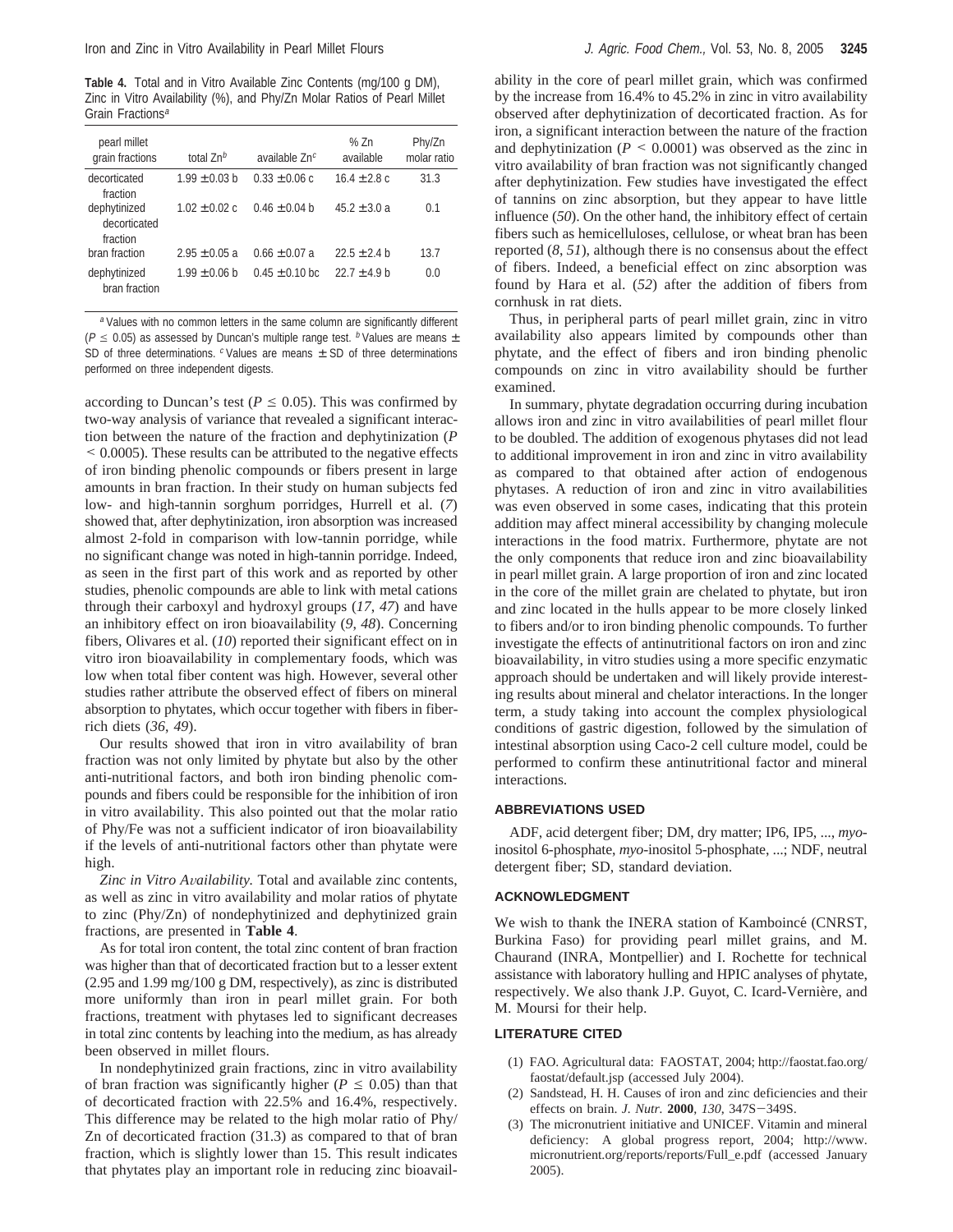- (4) Monsen, E. R.; Hallberg, G. L.; Layrisse, M.; Hegsted, D. M.; Cook, J. D.; Mertz, W.; Finch, C. A. Estimation of available dietary iron. *Am. J. Clin. Nutr.* **<sup>1978</sup>**, *<sup>31</sup>*, 134-141.
- (5) Manary, M. J.; Hotz, C.; Krebs, N. F.; Gibson, R. S.; Westcott, J. E.; Arnold, T.; Broadhead, R. L.; Hambidge, K. M. Dietary phytate reduction improves zinc absorption in Malawian children recovering from tuberculosis but not in well children. *J. Nutr.* **<sup>2000</sup>**, *<sup>130</sup>*, 2959-2964.
- (6) Larsson, M.; Rossander-Hultén, L.; Sandström, B.; Sandberg, A. S. Improved zinc and iron absorption from breakfast meals containing malted oats with reduced phytate content. *Br. J. Nutr.* **<sup>1996</sup>**, *<sup>76</sup>*, 677-688.
- (7) Hurrell, R. F.; Reddy, M. B.; Juillerat, M. A.; Cook, J. D. Degradation of phytic acid in cereal porridges improves iron absorption by human subjects. *Am. J. Clin. Nutr.* **2003**, *77*, <sup>1213</sup>-1219.
- (8) Bagheri, S.; Fontaine, N.; Pointillard, A.; Guéguen, L. Influence des fibres et des phytates sur l'utilisation des minéraux chez le Porc. In *Physiologie digestive chez le Porc*; Laplace, J. P., Corring, T., Rerat, A., Eds.; Institut National de la Recherche Agronomique: Paris, France, 1982; pp 247-260.
- (9) Gilloly, M.; Bothwell, T. H.; Charlton, R. W.; Torrance, J. D.; Bezwoda, W. R.; MacPhail, A. P.; Derman, D. P.; Novelli, L.; Morral, D.; Mayet, F. Factors affecting the absorption of iron from cereals. *Br. J. Nutr.* **<sup>1984</sup>**, *<sup>51</sup>*, 37-46.
- (10) Olivares, A. B.; Martinez, C.; Lopez, G.; Ros, G. Influence of the design of a product on *in vitro* mineral availability of homogenized weaning foods. *Innovative Food Sci. Emerging Technol.* **<sup>2001</sup>**, *<sup>2</sup>*, 181-187.
- (11) Glahn, R. P.; Wortley, G. M.; South, P. K.; Miller, D. D. Inhibition of iron uptake by phytic acid, tannic acid, and ZnCl2: Studies using an *in vitro* digestion/Caco-2 cell model. *J. Agric. Food Chem.* **<sup>2002</sup>**, *<sup>50</sup>*, 390-395.
- (12) Miller, D. D.; Schricker, B. R.; Rasmussen, R. R.; Van Campen, D. An *in vitro* method for estimation of iron availability from meals. *Am. J. Clin. Nutr.* **<sup>1981</sup>**, *<sup>34</sup>*, 2248-2256.
- (13) Bermejo, P.; Pena, E. M.; Dominguez, R.; Bermejo, A.; Cocho, J. A.; Fraga, J. M. Iron and zinc in hydrolised fractions of human milk and infant formulas using an *in vitro* method. *Food Chem.* **<sup>2002</sup>**, *<sup>77</sup>*, 361-369.
- (14) Forbes, A. L.; Adams, C. E.; Arnaud, M. J.; Chichester, C. O.; Cook, J. D.; Harrison, B. N.; Hurrell, R. F.; Kahn, S. G.; Morris, E. R.; Tanner, J. T.; Whittaker, P. Comparison of *in vitro*, animal, and clinical determinations of iron bioavailability: International Nutritional Anemia Consultative Group Task Force report on iron bioavailability. *Am. J. Clin. Nutr.* **<sup>1989</sup>**, *<sup>49</sup>*, 225-238.
- (15) Van Soest, P. S. Use of detergents in the analysis of fibrous feeds II- A rapid method for the determination of fiber and lignin. *J.-Assoc. Off. Anal. Chem.* **<sup>1963</sup>**, *<sup>46</sup>*, 829-835.
- (16) Van Soest, P. S.; Wine, R. H. Use of detergents in the analysis of fibrous feeds IV-Determination of plant cell-wall constituents. *J.-Assoc. Off. Anal. Chem.* **<sup>1967</sup>**, *<sup>50</sup>*, 50-55.
- (17) Brune, M.; Rossander, L.; Hallberg, L. Iron absorption and phenolic compounds: importance of different phenolic structures. *Eur. J. Clin. Nutr.* **<sup>1989</sup>**, *<sup>43</sup>*, 547-57.
- (18) Talamond, P.; Doulbeau, S.; Rochette, I.; Guyot, J. P.; Trèche, S. Anion-exchange high-performance liquid chromatography with conductivity detection for the analysis of phytic acid in food. *J. Chromatogr., A* **<sup>2000</sup>**, *<sup>871</sup>*, 7-12.
- (19) Laporte, J.; Kovacsik, G.; Pinta, M. Milieux végétaux. In *Spectrome*´*trie d*′*absorption atomique*, 2nd ed.; Pinta, M., Ed.; Masson ORSTOM: Paris, France, 1980; Vol. 2, pp 378-421.
- (20) Lönnerdal, B.; Yuen, M.; Glazier, C.; Litov, R. Magnesium bioavailability from human milk, cow milk, and infant formula in suckling rat pups. *Am. J. Clin. Nutr.* **<sup>1993</sup>**, *<sup>58</sup>*, 392-397.
- (21) Glahn, R. P.; Rassier, M.; Goldman, M. I.; Lee, O. A.; Cha, J. A comparison of iron availability from commercial iron preparations using an in vitro digestion/Caco-2 cell culture model. *J. Nutr. Biochem.* **<sup>2000</sup>**, *<sup>11</sup>*, 62-68.
- (22) Wolfgor, R.; Drago, S. R.; Rodriguez, V.; Pellegrino, N. R.; Valencia, M. E. *In vitro* measurement of available iron in fortified foods. *Food Res. Int.* **<sup>2002</sup>**, *<sup>35</sup>*, 85-90.
- (23) Bravo, L. Polyphenols: Chemistry, dietary sources, metabolism, and nutritional significance. *Nutr. Re*V*.* **<sup>1998</sup>**, *<sup>56</sup>*, 317-333.
- (24) Reddy, N. R. Occurrence, distribution, content, and dietary intake of phytate. In *Food phytates*; Reddy, N. R., Sathe, S. K., Eds.; CRC Press: Boca Raton, FL, 2002; pp 25-51.
- (25) Alonso, R.; Aguirre, A.; Marzo, F. Effects of extrusion and traditional processing methods on antinutrients and *in vitro* digestibility of protein and starch in faba and kidney beans. *Food Chem.* **<sup>2000</sup>**, *<sup>68</sup>*, 159-165.
- (26) Matuschek, E.; Towo, E.; Svanberg, U. Oxidation of polyphenols in phytate-reduced high-tannin cereals: effect on different phenolic groups and on *in vitro* accessible iron. *J. Agric. Food Chem.* **<sup>2001</sup>**, *<sup>49</sup>*, 5630-8.
- (27) Papadopoulou, A.; Frazier, R. A. Characterization of proteinpolyphenol interactions. *Trends Food Sci. Technol.* **2004**, *15*, <sup>186</sup>-190.
- (28) Simwemba, C. G.; Hoseney, R. C.; Varriano-Marston, E.; Zeleznak, K. Certain B vitamin and phytic acid contents of pearl millet [*Pennisetum americanum* (L.) Leeke]. *J. Agric. Food Chem.* **<sup>1984</sup>**, *<sup>32</sup>*, 31-34.
- (29) Lestienne, I.; Icard-Vernière, C.; Mouquet, C.; Picq, C.; Trèche, S. Effects of soaking whole cereal and legume seeds on iron, zinc and phytate contents. *Food Chem.* **<sup>2005</sup>**, *<sup>89</sup>*, 421-425.
- (30) Sandberg, A. S.; Svanberg, U. Phytate hydrolysis by phytase in cereals: effects on *in vitro* estimation of iron availability. *J. Food Sci.* **<sup>1991</sup>**, *<sup>56</sup>*, 1330-1333.
- (31) Rao, N. B. S.; Prabhavathi, T. An *in vitro* method for predicting the bioavailability of iron from foods. *Am. J. Clin. Nutr.* **1978**, *<sup>31</sup>*, 169-175.
- (32) Sandberg, A. S.; Carlsson, N. G.; Svanberg, U. Effects of inositol tri-, tetra-, penta-, and hexaphosphates on *in vitro* estimation of iron availability. *J. Food Sci.* **<sup>1989</sup>**, *<sup>54</sup>*, 159-186.
- (33) Sandberg, A. S.; Brune, M.; Carlsson, N. G.; Hallberg, L.; Skoglund, E.; Rossander-Hulthen, L. Inositol phosphates with different numbers of phosphate groups influence iron absorption in humans. *Am. J. Clin. Nutr.* **<sup>1999</sup>**, *<sup>70</sup>*, 240-246.
- (34) Saha, P. R.; Weaver, C. M.; Mason, A. C. Mineral bioavailability in rats from intrinsically labeled whole wheat flour of various phytate levels. *J. Agric. Food Chem.* **<sup>1994</sup>**, *<sup>42</sup>*, 2531-2535.
- (35) Hallberg, L.; Brune, M.; Rossander, L. Iron absorption in man: ascorbic acid and dose-dependent inhibition by phytate. *Am. J. Clin. Nutr.* **<sup>1989</sup>**, *<sup>49</sup>*, 140-144.
- (36) Brune, M.; Rossander-Hulten, L.; Hallberg, L.; Gleerup, A.; Sandberg, A. S. Iron absorption from bread in humans: Inhibiting effects of cereal fiber, phytate and inositol phosphates with different numbers of phosphate groups. *J. Nutr.* **<sup>1992</sup>**, *<sup>122</sup>*, 442- 449.
- (37) Hurrell, R. F.; Juillerat, M. A.; Reddy, M. B.; Lynch, S. R.; Dassenko, S. A.; Cook, J. D. Soy protein, phytate and iron absorption in humans. *Am. J. Clin. Nutr.* **<sup>1992</sup>**, *<sup>56</sup>*, 573-578.
- (38) Mamiro, P. S.; Kolsteren, P. W.; van Camp, J. H.; Roberfroid, D. A.; Tatala, S.; Opsomer, A. S. Processed complementary food does not improve growth or hemoglobin status of rural Tanzanian infants from 6-12 months of age in Kilosa district, Tanzania. *J. Nutr.* **<sup>2004</sup>**, *<sup>134</sup>*, 1084-1090.
- (39) Davies, N. T.; Olpin, S. E. Studies on the phytate: zinc molar contents in diets as a determinant of Zn availability to young rats. *Br. J. Nutr.* **<sup>1979</sup>**, *<sup>41</sup>*, 590-603.
- (40) Nävert, B.; Sandström, B.; Cederblad, A. Reduction of phytate content of bran by leavening in bread and its effects on zinc absorption in man. *Br. J. Nutr.* **<sup>1985</sup>**, *<sup>53</sup>*, 47-53.
- (41) Coleman, J. E. Structure and mechanism of alkaline phosphatase. *Annu. Re*V*. Biophys. Biomol. Struct.* **<sup>1992</sup>**, *<sup>21</sup>*, 441-483.
- (42) Matsui, T. Relationship between mineral bioavailabilities and dietary phytate in animals. *Anim. Sci. J.* **<sup>2002</sup>**, *<sup>73</sup>*, 21-28.